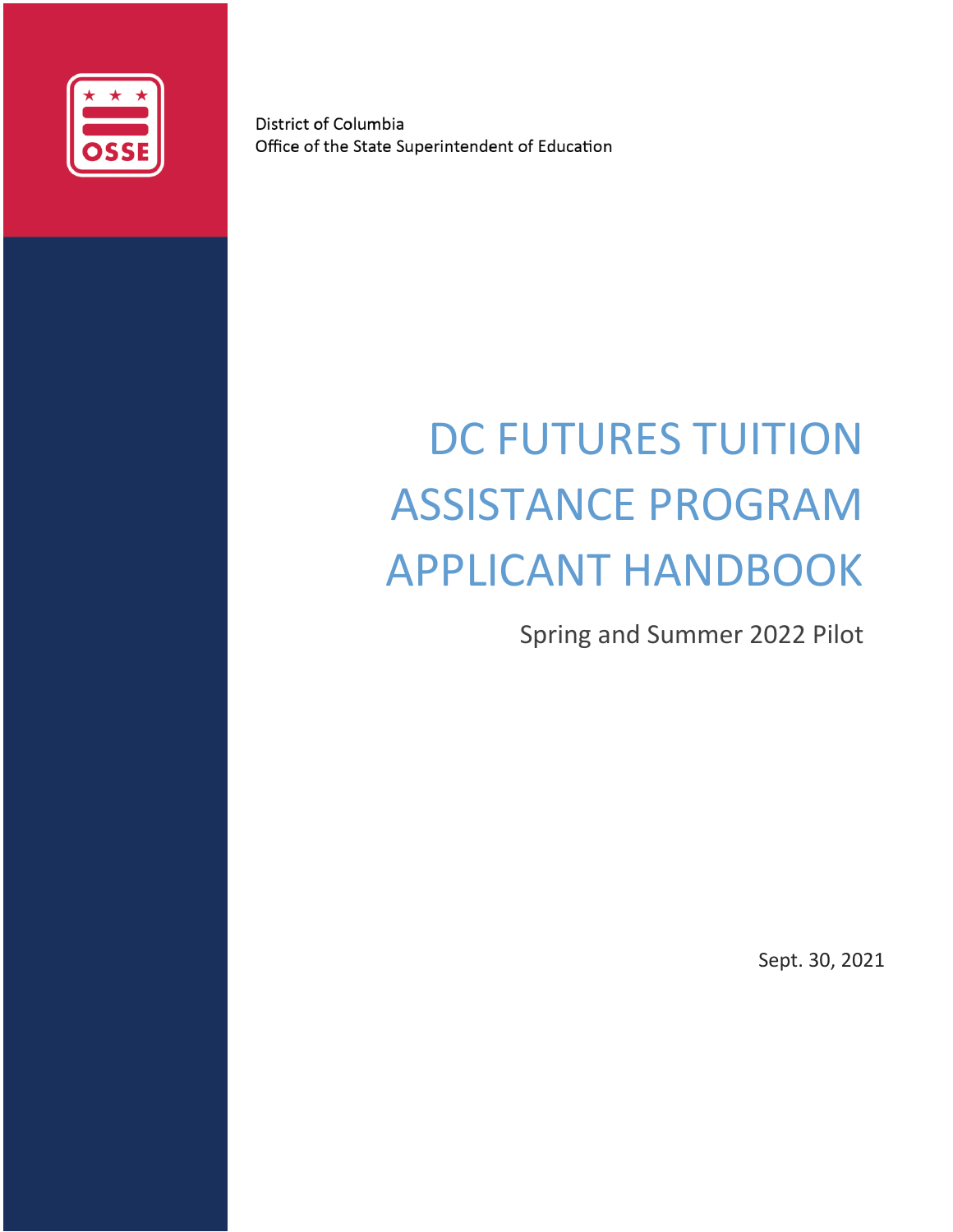# **Table of Contents**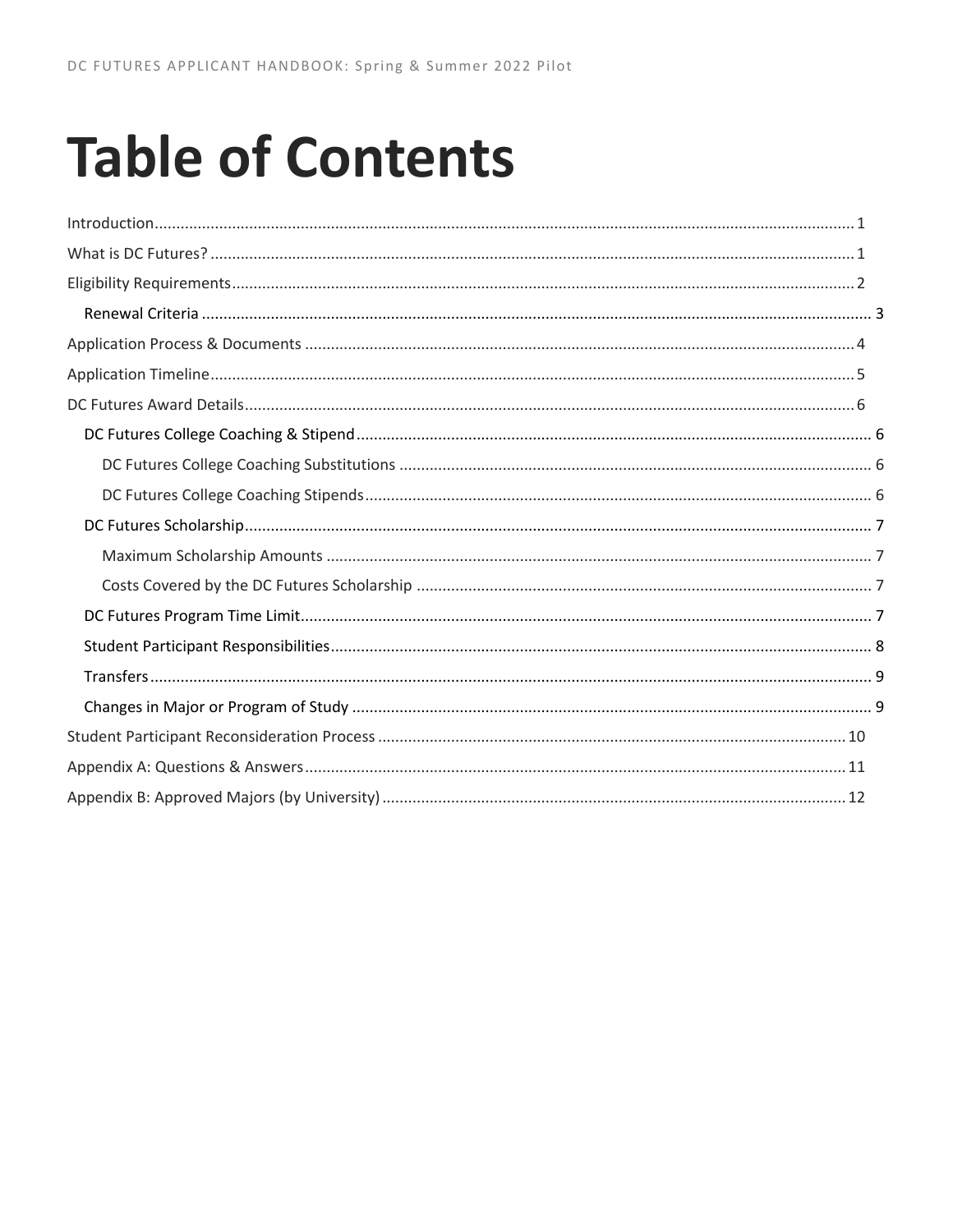# <span id="page-2-0"></span>**Introduction**

This Applicant Handbook offers information for individuals who are invited to apply to the DC Futures Tuition Assistance Program (DC Futures) pilot. It includes sections on [applicant eligibility](#page-3-0) requirements, the [application process,](#page-5-0) [student participant responsibilities,](#page-9-0) and points of contact.

Once you have reviewed the handbook, if you have additional questions about the DC Futures program, please contact Melanie Fleming a[t Melanie.Fleming@dc.gov](mailto:Melanie.Fleming@dc.gov?subject=DC%20Futures) or (202) 741-6406. Your input will help the Office of the State Superintendent of Education (OSSE) develop supports and information for future applicants and participants.

# <span id="page-2-1"></span>**What is DC Futures?**

DC Futures is an application-based program that offers DC residents a variety of supports to ensure their success at the university of their choice - **DC Futures is SO much more than a scholarship.**



**A Scholarship** – all DC Futures participants are eligible for a last-dollar scholarship of up to \$8,000 a year to attend one of three approved local universities if they major in specific program areas or majors. Scholarship can be used during spring and summer 2022.

AND



**College Coaching** – all DC Futures participants are required to participate in a college coaching program – with either designated DC Futures College Coaching providers or an approved program such as DC Public Schools (DCPS) Persists. This support comes with a stipend of up to \$1,500 a year, separate from the scholarship.

Whether you are interested the scholarship, coaching, or career advice – explore the sections below, determine if you are eligible for the DC Futures pilot program, and then apply!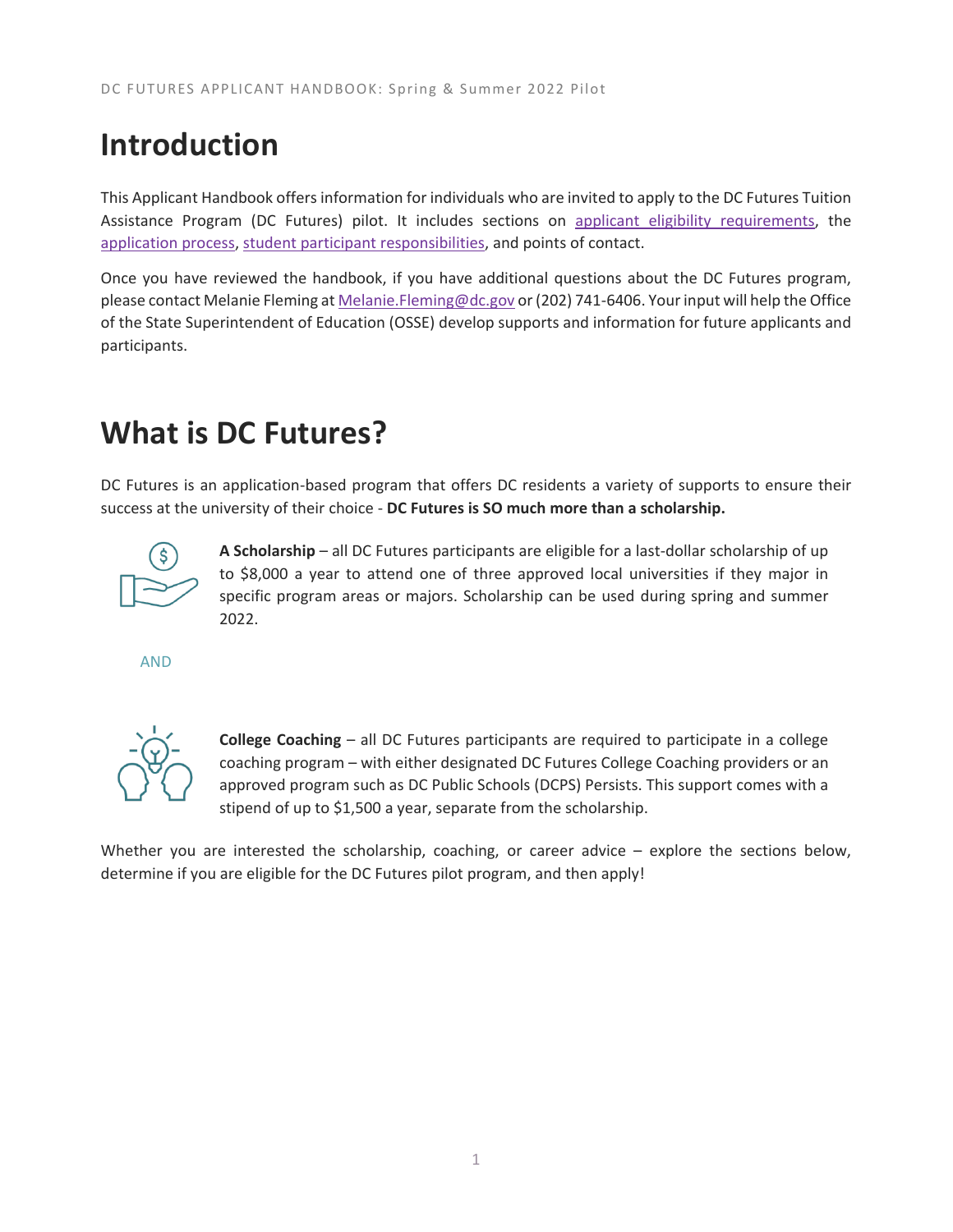# <span id="page-3-0"></span>**Eligibility Requirements**

### ✓ **You have been a resident of the District of Columbia for the last 12 months**

Note: For most students under 24 years old, your residency is determined by your parents. See [here](https://studentaid.gov/apply-for-aid/fafsa/filling-out/dependency) for exceptions.

✓ **You are accepted or enrolled part- or full-time at one of the following eligible universities**

The Catholic University of America Trinity Washington University University of the District of Columbia – Community College University of the District of Columbia

### ✓ **You are seeking your first associate or bachelor's degree**

Individuals who have previously received a bachelor's degree are not eligible to apply for the DC Futures program. Individuals who hold an associate or bachelor's degree that is not recognized in the US are eligible to participate in this program.

### ✓ **You are majoring in a high-demand field**

A list of eligible majors is available i[n Appendix B](#page-13-0) of this document.

### ✓ **You can demonstrate financial need based on annual household income**

Your household income aligns with this table. For families/households with more than eight persons, add \$18,160 for each additional person.

| <b>Household Size</b> | <b>Maximum Annual Income</b> |
|-----------------------|------------------------------|
| 3 or fewer            | \$100,000                    |
|                       | \$106,000                    |
|                       | \$124,160                    |
|                       | \$142,320                    |
|                       | \$160,480                    |
|                       | \$178,640                    |

Applicants will be asked to provide documentation to verify eligibility (see application for additional details). All enrollment information will be confirmed with the applicant's university prior to awards being disbursed.

If you have questions about eligibility, please contact Melanie Fleming at [Melanie.Fleming@dc.gov](file:///C:/Users/elizabeth.schiemann/AppData/Local/Temp/Melanie.Fleming@dc.gov) or (202) 741-6406.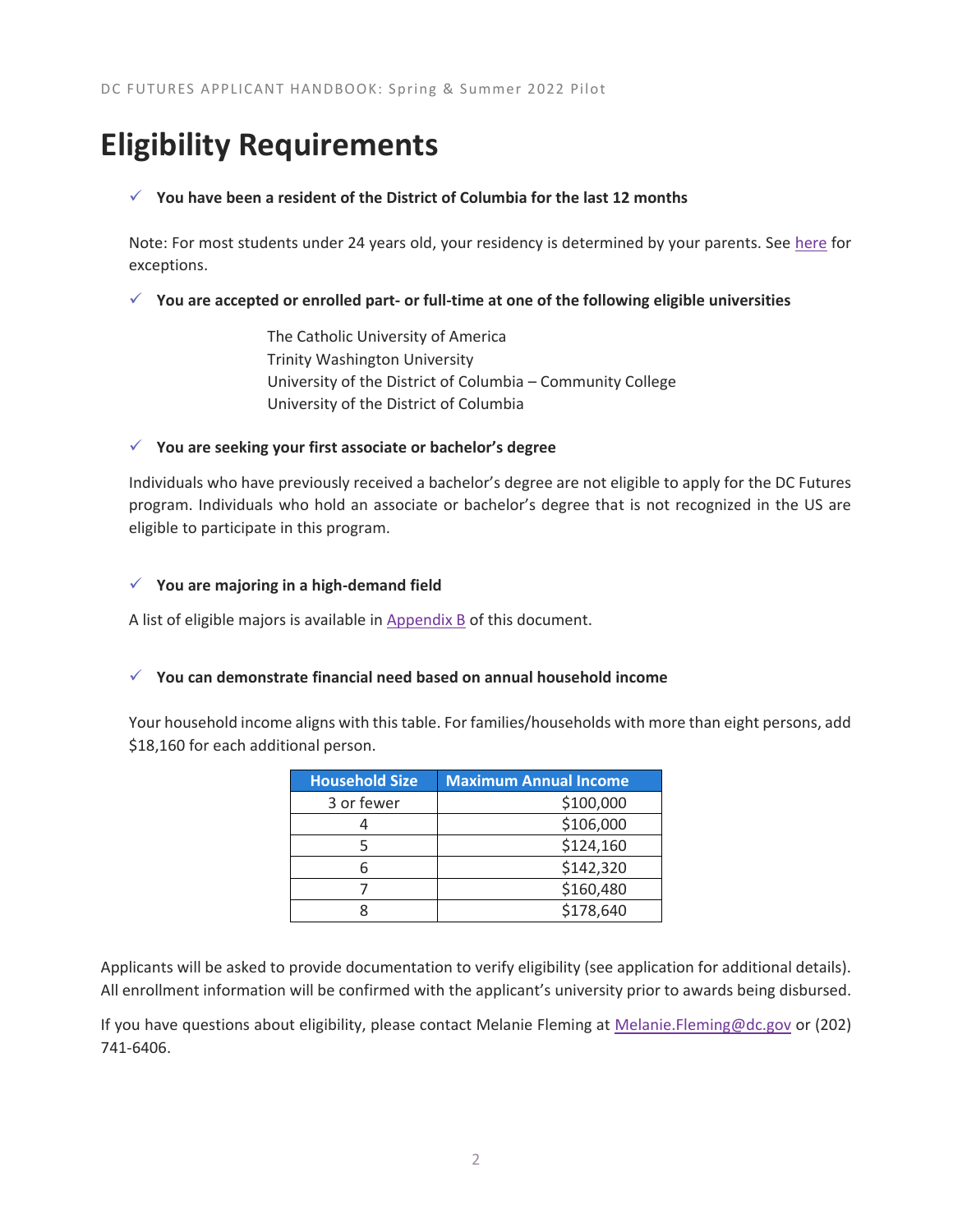# <span id="page-4-0"></span>Renewal Criteria

Applicants seeking funding in subsequent years are expected to meet the following program participation terms. You will remain eligible for DC futures if:

### ✓ **You continue to meet eligibility requirements detailed above**

### ✓ **You participate regularly in required College Coaching**

DC Futures participants will be required to participate in college coaching with a designated coaching provider assigned by OSSE, unless you are already in an approved college coaching program (see below). Either option will help you navigate structural and academic barriers to college persistence and completion and can help you plan for your future career. If you don't engage with your coach, your eligibility for future DC Futures participation is jeopardized.

### ✓ **You are on track to earn your degree**

As a DC Futures participant you are expected to maintain satisfactory academic progress (SAP) as determined by the university you attend, as well as satisfy the minimum credit requirements outlined below.

### **Minimum Credit Requirements**

| <b>Application Cycle</b> | <b>Part Time</b> | <b>Full Time</b> |
|--------------------------|------------------|------------------|
| Spring/Summer 2022       | 6 credits        | 12 credits       |

### ✓ **Complete annual application to provide updated information and documentation**

The application for the 2022-23 award period will open in February 2022, and all applicants from the pilot period will need to reapply.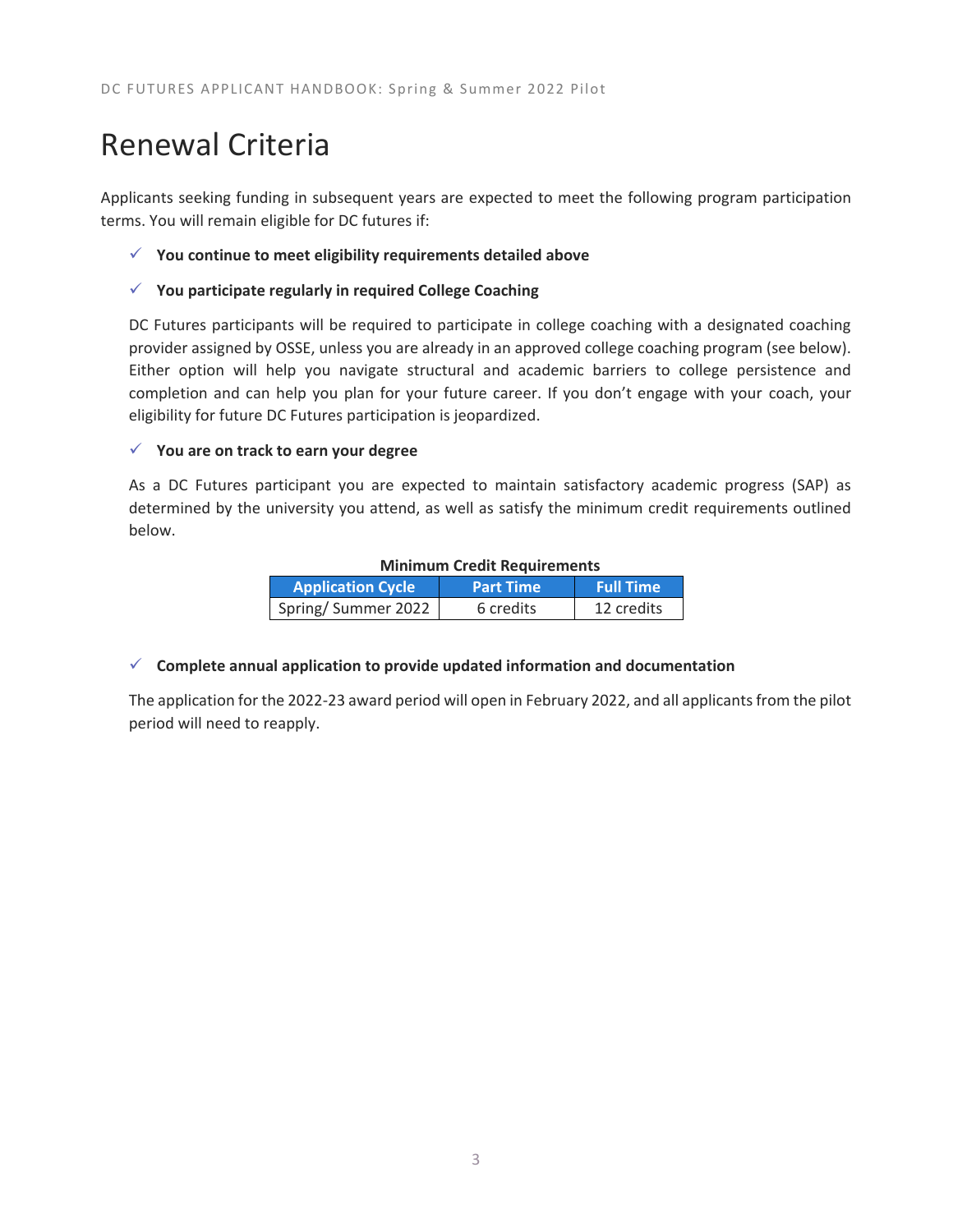# <span id="page-5-0"></span>**Application Process & Documents**

The DC Futures program application is online. Before you create an account and complete that application, it is helpful to take care of a few things first.

### **1. Before you apply**

- ✓ Complete the [Free Application for Federal Student Aid](https://fafsa.gov/) (FAFSA) for the 2021-22 school year, if eligible and get a copy of your Student Aid Report (SAR).
- ✓ Gather electronic copies of your financial aid award letter **OR** a bill for tuition from the university in which you will enroll for the spring 2022 semester (Must be an eligible institution). This means that you have each document you need in one of the following formats: .doc, .docx, .pdf, .jpeg
- ✓ Document DC residency and financial need by completing ONE of the following:
	- o 2021-22 [DC Tuition Assistance Grant](https://osse.dc.gov/node/1520) (DCTAG) application **OR**
	- o 2021-22 [Mayor's Scholars Undergraduate Program](https://osse.dc.gov/mayorsscholars) (MSUP) application **OR**
	- o Use the table below to identify the documents you will need to provide

### *Please choose one from Column A AND one from Column B:*

| 2020 D-40 Tax Return (DC Taxes- signed<br>(These documents may be no older than 45 days,<br>$\bullet$<br>and dated)<br>and must include parent/legal guardian's name,<br>date, and address)<br>2020 D-40 Tax Return Extension WITH<br>$\bullet$<br>2019 D-40 Tax Return<br>12-month (January - December 2020)<br>Bank or Mortgage Statement (Name,<br>$\bullet$<br><b>Child Support Statement</b><br>Date and Address Section)<br>12-month (January - December 2020)<br>Pay Stub (Name, Date and Address<br>$\bullet$<br>$\bullet$                                                                                                                                                                                                                                                                                                                                                                                                                      |
|---------------------------------------------------------------------------------------------------------------------------------------------------------------------------------------------------------------------------------------------------------------------------------------------------------------------------------------------------------------------------------------------------------------------------------------------------------------------------------------------------------------------------------------------------------------------------------------------------------------------------------------------------------------------------------------------------------------------------------------------------------------------------------------------------------------------------------------------------------------------------------------------------------------------------------------------------------|
| <b>Retirement/Annuity Statement</b><br>Section)<br>12-month (January - December 2020)<br>Utility Bill (gas, water, cable, electric, land<br>$\bullet$<br>$\bullet$<br>Social Security Disability Income (SSDI) or<br>line phone) - no cell phone bills will be<br>Social Security Income (SSI)<br>accepted<br>12-month (January - December 2020)<br>Utility Letter (from landlord or on rental<br>$\bullet$<br>$\bullet$<br>Temporary Assistance for Needy Families<br>office letterhead, stating utilities are<br>(TANF)/Supplemental Nutrition<br>included in rent)<br>Assistance Program (SNAP)/Food Stamp<br>Statement<br>12-month (January - December 2020)<br>$\bullet$<br>Unemployment Benefits or Worker's<br><b>Compensation Disability</b><br>Unaccompanied Homeless Youth<br>$\bullet$<br>Documentation of Independent Student<br>Status for the FAFSA & DCTAG (dated for<br>2021)<br>Ward of the Court Letter (dated for 2021)<br>$\bullet$ |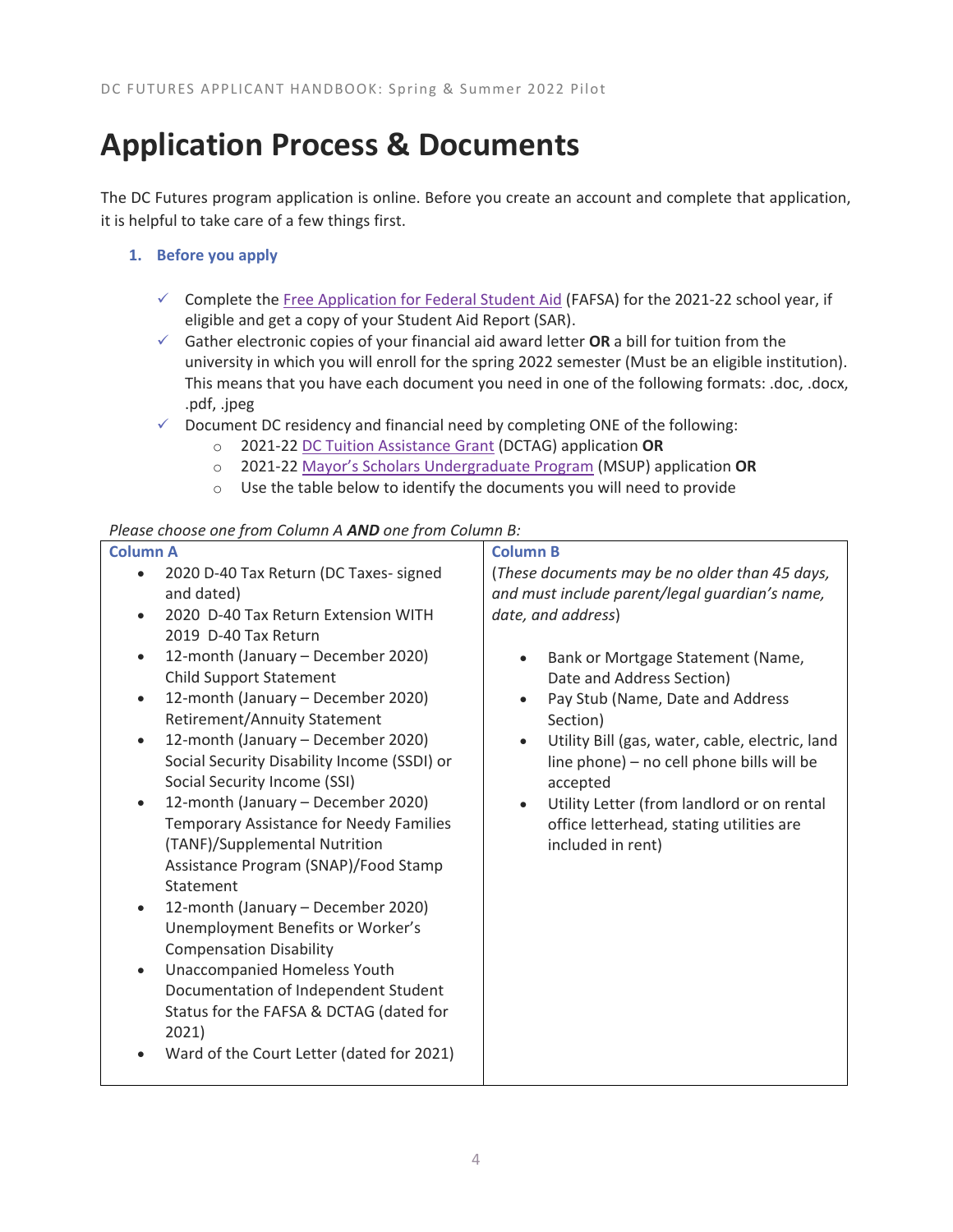DC FUTURES APPLICANT HANDBOOK: Spring & Summer 2022 Pilot

### **2. Complete DC Futures online application**

The online application can be accessed here: [\[DC Futures Pilot Program Application\]](https://octo.quickbase.com/db/brqraaa5y)

To complete the application, please:

- $\checkmark$  Create an account.
- $\checkmark$  Submit your personal information (name, contact information, parent/guardian information, if applicable) as well as planned university enrollment information through the online scholarship application.
- $\checkmark$  Provide the documents that show you meet the residency, academic, and financial requirements (applicants are expected to submit all documents electronically and will only be able to submit documents in-person in the case of an extenuating circumstance).
- $\checkmark$  Provide permission for OSSE to share relevant data with DC Futures partners to make sure you receive services in an efficient manner.
- $\checkmark$  Look for a confirmation email stating that your application is complete.

For application support, please contact Melanie Fleming a[t Melanie.Fleming@dc.gov](mailto:Melanie.Fleming@dc.gov?subject=DC%20Futures) or (202) 741-6406.

# <span id="page-6-0"></span>**Application Timeline**

All applications (including all supporting documents) must be submitted before the appropriate deadline.

For the pilot period, applicants will complete the application between **Oct. 6, 2021 and Jan. 7, 2022**, and if awarded they may receive scholarship funds and support for spring and summer 2022 semesters.

In the future, the more traditional school year application will open in Feb. in the year before funding is needed and funds will begin being released the following fall semester. For example, if you apply in February 2022 and are eligible, you would receive the scholarship and other supports in the 2022-23 school year.

All applicants will be notified of their program eligibility via email on a rolling basis (this includes notification of denial because of ineligibility for any reason).

Applicants on the waitlist who are granted an award will be notified via email.

OSSE will work with your university to process your scholarship in a timely manner. The actual scholarship amount will be determined by your university and funds may not be disbursed if your tuition and fees will be covered by other funding sources (e.g., Pell Grant, other scholarships, etc.). Please note: If your tuition and fees are covered by other sources, you are STILL eligible for other components of this program including coaching and coaching stipends.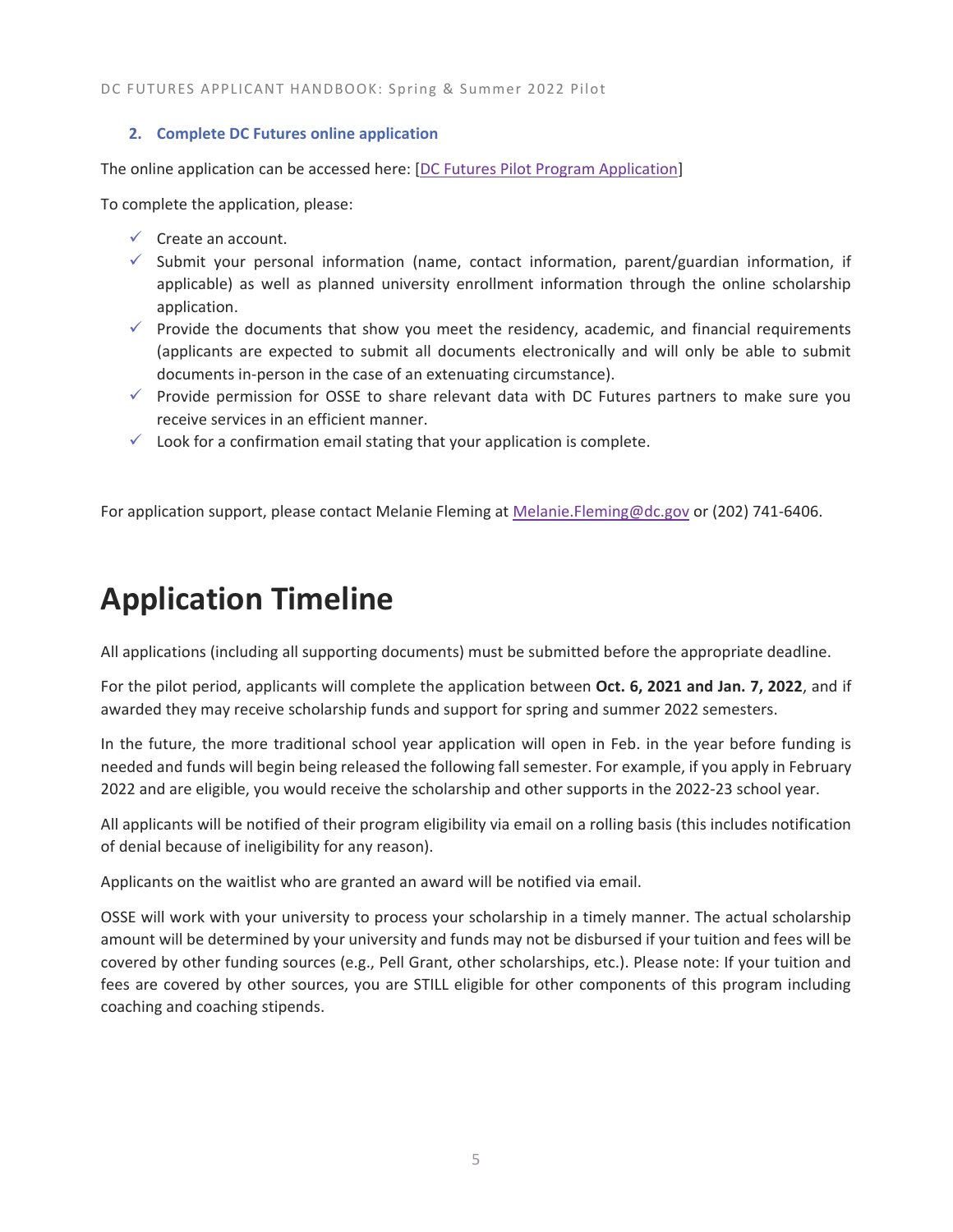# <span id="page-7-0"></span>**DC Futures Award Details**

DC Futures is so much more than a scholarship. Scholarships and supports for the pilot program will begin in spring 2022 and continue through summer 2022.

This section provides additional information o[n DC Futures College Coaching](#page-7-1) - [substitutions](#page-7-2) and th[e coaching](#page-7-3) [stipend,](#page-7-3) [scholarship amounts ,](#page-8-0) [costs covered by the scholarship,](#page-8-2) [program time limits,](#page-8-3) [student responsibilities,](#page-9-0) [transfers,](#page-10-0) and [changes in majors.](#page-10-1)

## <span id="page-7-1"></span>DC Futures College Coaching & Stipend

You will be required to participate in college coaching with a designated DC Futures College Coaching provider assigned by OSSE, unless you are already in an approved college coaching program (see [below\)](#page-7-2). This provider will help you navigate structural and academic burdens to college persistence and completion and can help you plan for your future career. If you don't engage with appropriate coaching, your eligibility for future DC Futures scholarships and supports will be jeopardized.

### <span id="page-7-2"></span>DC Futures College Coaching Substitutions

Participants who are also DCPS Persists participants may apply to substitute their DCPS Persists coach in place of their DC Futures coach. To request a substitution you must submit a substitution form to your DC Futures Coaching provider. Unless you submit a substitution form and that request is approved you are required to participate with your designated DC Futures College Coaching provider.

If your substitution is approved, you are STILL eligible for other elements of this program including scholarship funds and cost of attendance stipends.

### <span id="page-7-3"></span>DC Futures College Coaching Stipends

DC Futures College Coaching providers also provide the program's participation incentives. Even if your substitution is approved, your DC Futures College Coaching provider will manage the stipend.

Participation incentives will be administrated by your designated DC Futures College Coaching provider on a monthly basis, depending on engagement. To receive the incentive, you must be engaged at least monthly with your provider. Each provider may have their own process for disbursing these funds.

| Degree Type                    | <b>Annual Stipend Cap</b> | Lifetime Stipend Cap |
|--------------------------------|---------------------------|----------------------|
| Associate or two-year degree   | \$1,500                   | \$6,000              |
| Bachelor's or four-year degree | \$1,500                   | \$9,000              |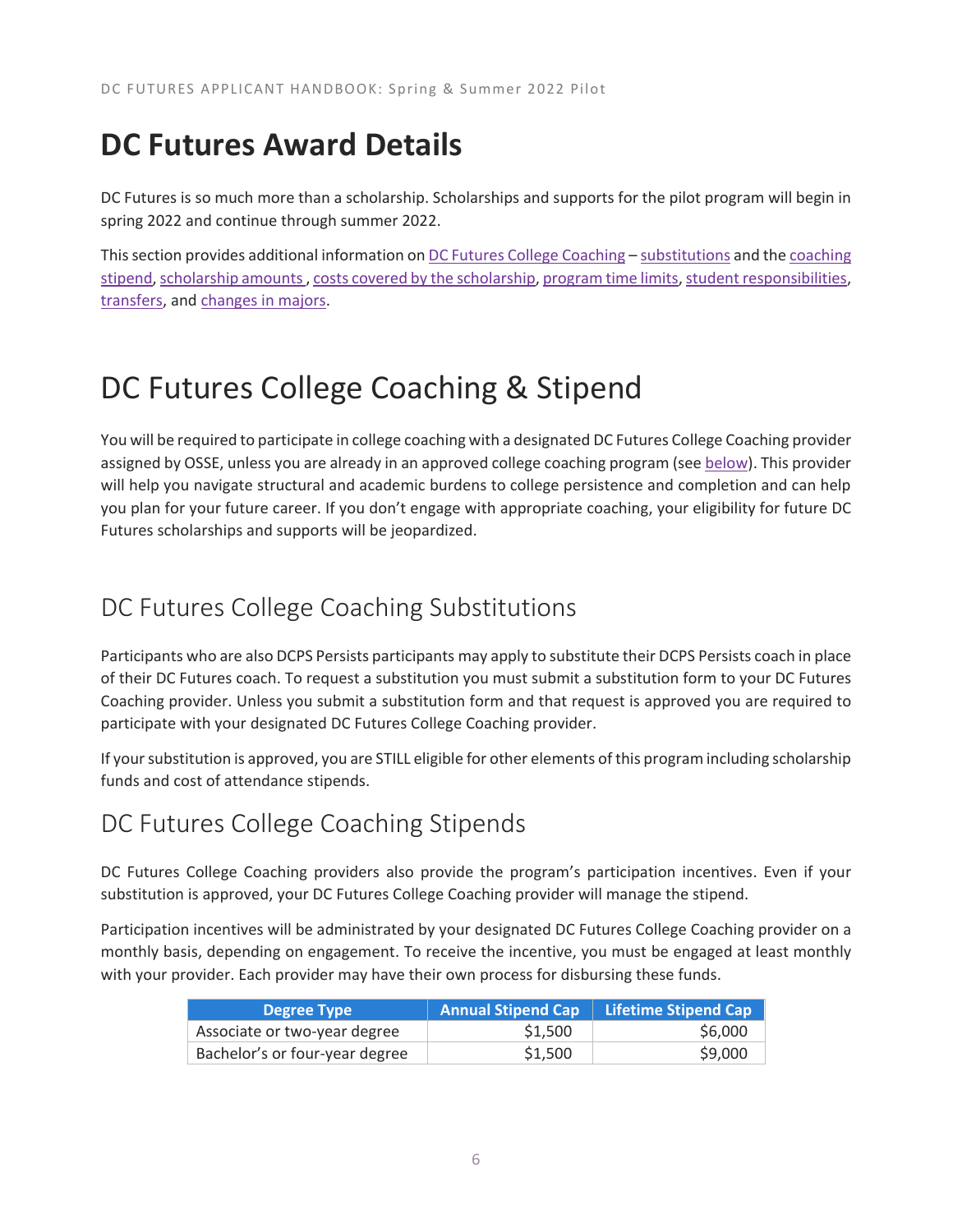# <span id="page-8-0"></span>DC Futures Scholarship

Once you meet eligibility requirements for the DC Futures program, you may receive a last dollar scholarship on a first-come, first-served basis and as outlined under the program's priorities, which are subject to change. OSSE reserves the right to make final funding determinations based available funds. Eligible applicants who are not granted funding because of funding restrictions or space in a designated DC Futures College Coaching program will be placed on a waitlist managed by OSSE. Applicants on the waitlist will be notified via email if an award becomes available.

### <span id="page-8-1"></span>Maximum Scholarship Amounts

DC Futures provides funding to participants pursuing their first associate degree or their first bachelor's degrees as detailed below:

|                                | <b>Semester</b>  | <b>Annual Award</b> | <b>Lifetime Award</b> |
|--------------------------------|------------------|---------------------|-----------------------|
| <b>Degree Type</b>             | <b>Award Cap</b> | Cap                 | Cap                   |
| Associate or two-year degree   | \$4,000          | \$8,000             | \$32,000              |
| Bachelor's or four-year degree | \$4,000          | \$8,000             | \$48,000              |

The annual scholarship award caps include tuition and fees for participants enrolled in coursework during the fall, spring, winter, and/or summer semester of a given academic year. Funding may cover developmental and remedial courses.

If you transfer from an associate degree program to a bachelor's degree program, award caps (both annual and lifetime) will reflect the bachelor's caps.

### <span id="page-8-2"></span>Costs Covered by the DC Futures Scholarship

The award will pay for tuition and fees, until maximum award amount is reached.

OSSE will provide funding directly to your university, to cover tuition and fee costs, and you will not receive a reimbursement or overage check from this funding. Your university will be required to submit a payment request each semester, with detailed cost breakdown. OSSE will communicate with the financial aid office at your university with this deadline and payment request information.

# <span id="page-8-3"></span>DC Futures Program Time Limit

No DC Futures recipient may participate in the program for more than six yearsif pursuing a bachelor's degree or three years if pursuing an associate degree (the time limit represents years of receiving awards not the time since the first award was received). For participants who earn an associate degree and choose to continue on to earn a bachelor's OSSE will subtract the total received from the new maximum (bachelor's level).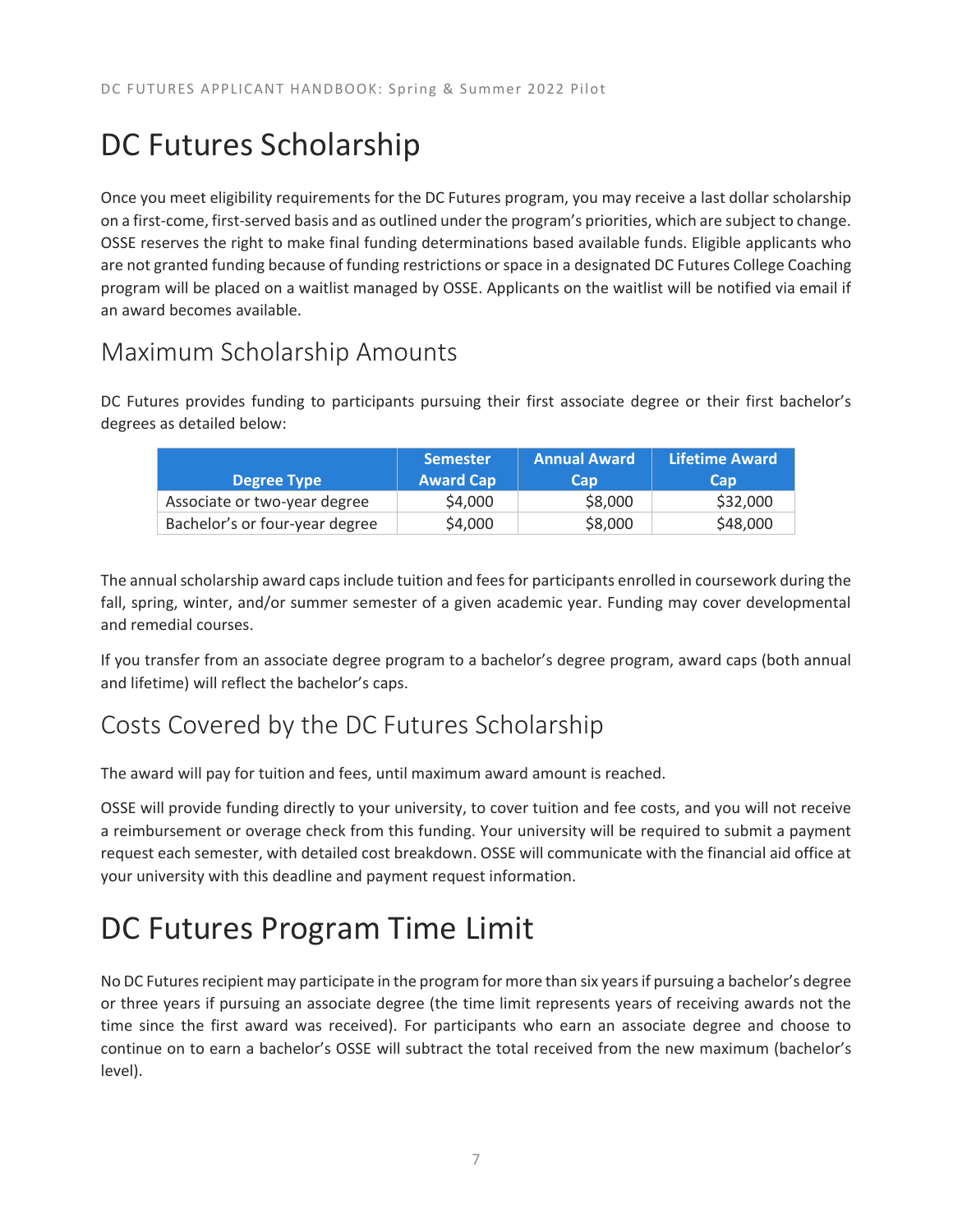# <span id="page-9-0"></span>Student Participant Responsibilities

The DC Futures program includes a coaching component as well as the scholarships. As you apply for the program each year, please review these responsibilities.

### **1. Notify OSSE whether you will accept or reject the program.**

Applicants have two weeks to notify OSSE via email if they will accept or deny the award, and the terms of the program.

### **2. Take a copy of your DC Futures program award letter to your university financial aid office as soon as possible, so it can be applied to your invoice. You may want to keep the original for your records.**

Please note: It is the participant's responsibility to work with their university to ensure payment requests are submitted in a timely manner. Untimely or improperly submitted payment requests may prevent an eligible participant from receiving DC Futures funding or from receiving funding in a timely fashion.

### **3. Stay focused on your academic goals. Remember, DC Futures participation is conditional and may be canceled at any time if eligibility or program requirements are not met.**

Participants who join the spring and summer 2022 semester pilot program must enroll in a minimum of six credits for the term of the award if enrolled part-time and 12 credits if enrolled full-time.

If your circumstances vary, please contact [Melanie.Fleming@dc.gov](mailto:Melanie.Fleming@dc.gov) or (202) 741-6406.

### **4. Stay engaged with the DC Futures College Coaching provider you are assigned to each year.**

Your coach is there to help support you throughout your college journey. If you do not engage with your designated DC Futures College Coaching provider, your eligibility for future DC Futures scholarships and supports will be jeopardized.

Participants granted an DCPS Persist substitution are still expected to engage with their approved college coaching program.

### **5. If you need help – coaching stipends or academic support – reach out to your designated DC Futures College Coaching provider.**

DC Futures College Coaching providers manage the coaching stipends. Even for students with approved substitutions your DC Futures College Coaching provider will manage the stipend.

The main goal is to complete your degree, and your coach can help address any challenges that come your way.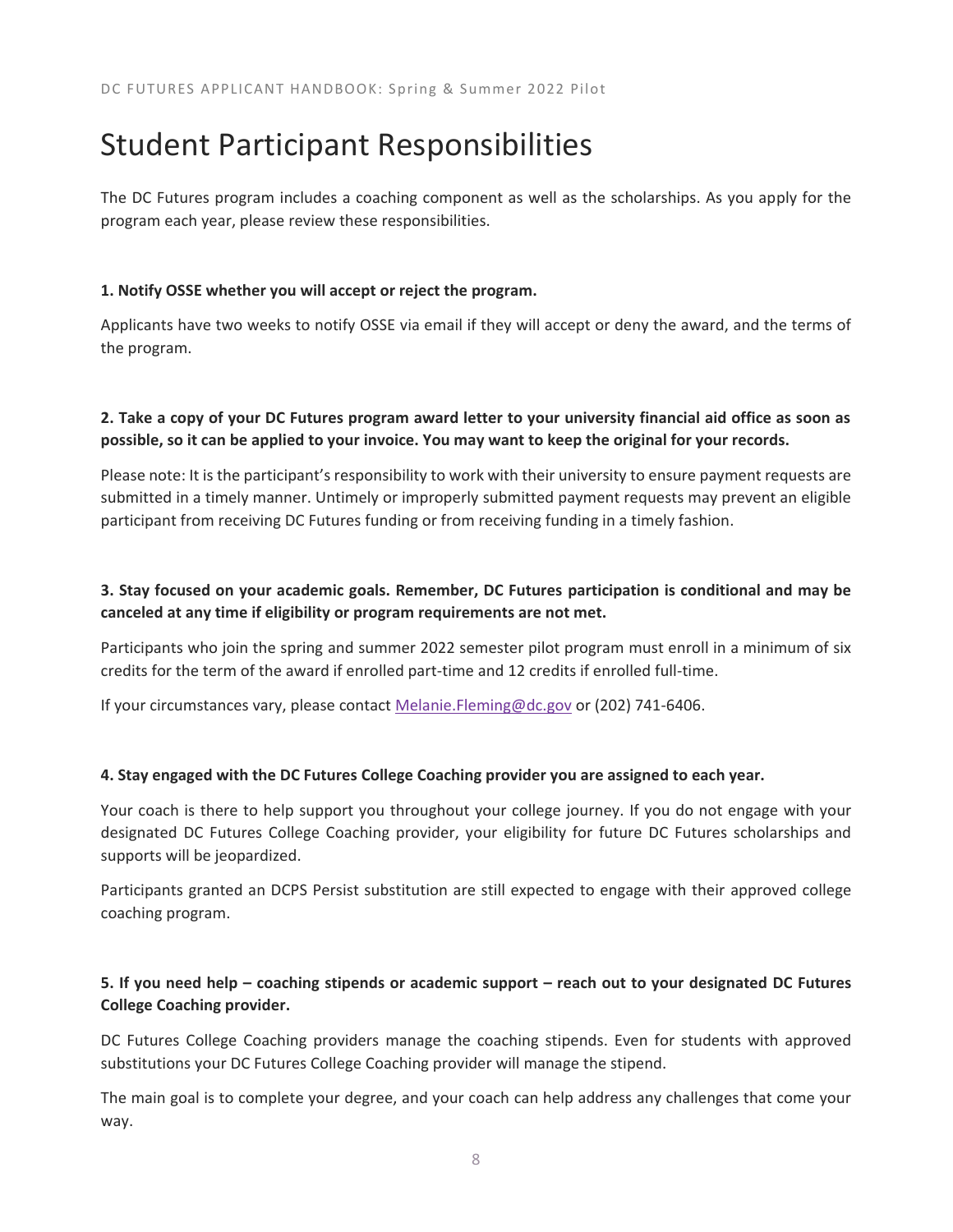# <span id="page-10-0"></span>**Transfers**

While participating in DC Futures, there are several considerations around transfers that might be relevant to you.

DC Futures requires enrollment at one of the three eligible universities. If you transfer between semesters, you should notify Melanie Fleming at [Melanie.Fleming@dc.gov](mailto:Melanie.Fleming@dc.gov) or (202) 741-6406.

Regardless of timing, if you are transferring to one of the other DC Futures eligible universities, you will provide a financial aid letter from your new university (also called a receiving institution). However, if you are transferring to a college or university that is not eligible for DC Futures, you are no longer eligible for DC Futures and should contact Melanie Fleming at [Melanie.Fleming@dc.gov](mailto:Melanie.Fleming@dc.gov) or (202) 741-6406 to formally withdraw from the program.

DC Futures staff will also have an opportunity to review for potential transfer students at each university upon receiving the next semester's invoice. If a transfer student is inaccurately listed on the university's invoice, DC Futures staff will remove that student prior to disbursement.

If you transfer from an associate degree program to a bachelor's degree program, award caps (both annual and lifetime), as well as award time limits, will reflect the highest limits and caps (bachelor's level). For additional information, review the section on [Maximum Scholarship Amounts and Time Limits.](#page-8-1)

# <span id="page-10-1"></span>Changes in Major or Program of Study

Applicants will be asked to indicate their intent to pursue a major associated with a high-demand field when applying for DC Futures (see [Academic Requirements\)](#page-4-0). Your enrollment in an approved program for the current year will be verified by your university after you apply. OSSE will update approved fields and related programs annually. You may transfer between approved programs without penalty.

DC Futures offers support to applicants pursuing majors on the approved list. If you change to a major not on this list, you will no longer be eligible for DC Futures programming and you should contact Melanie Fleming at [Melanie.Fleming@dc.gov](mailto:Melanie.Fleming@dc.gov) or (202) 741-6406 to formally withdraw from the program.

If an eligible major is removed from the list of approved programs after your first award year, participants remain eligible as long as the following criteria are met:

- You remain enrolled in the **same university, program, and major**.
- You apply for DC Futures each consecutive year.
- You continue to meet all other eligibility criteria.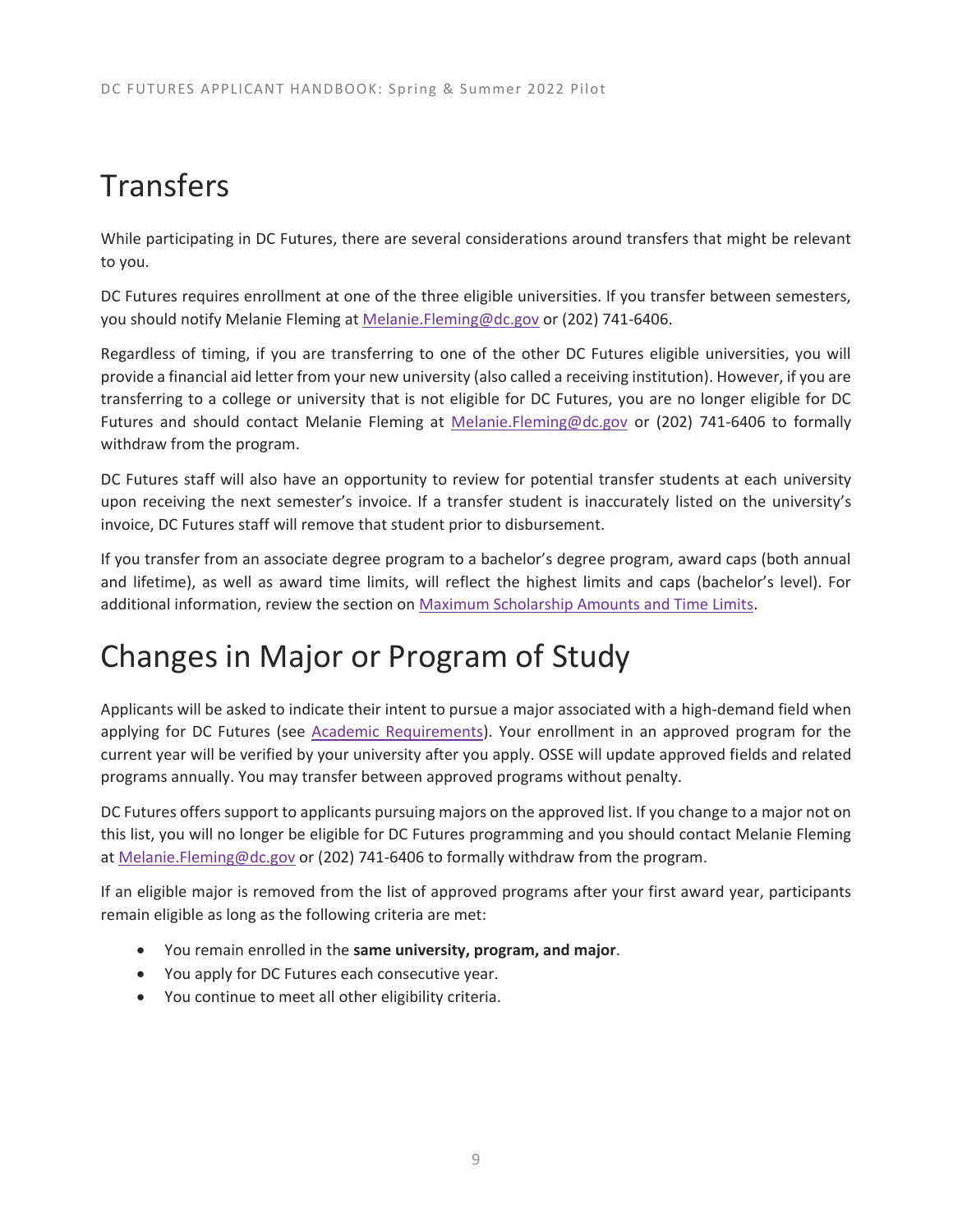### <span id="page-11-0"></span>**Student Participant Reconsideration Process**

If you apply and the DC Futures Tuition Assistance Program staff determine you are ineligible, you may request that DC Futures reconsider the decision by sending a letter stating the reason(s) you believe you were eligible for the funding. In addition to the letter, you should include all supporting documentation in your appeal packet. All reconsideration requests must be submitted via email or regular mail within 15 business days from the date of the ineligibility email that included the notification letter.

A designated OSSE team will review the documentation and provide you with a written response documenting the results of the reconsideration process via email within 10 business days of an appeal being received. The results of the reconsideration process are final.

Reconsideration request packets (letter and supporting documentation) must be sent to the DC Futures program manager (email is preferred).

[Melanie.Fleming@dc.gov](mailto:Melanie.Fleming@dc.gov) **OR**

DC Futures Tuition Assistance Program OSSE Postsecondary and Career Education 1050 First St. NE, Fifth Floor Washington, DC 20002

*DC Futures is a new program, and as additional information becomes available, this document and related content will be updated.*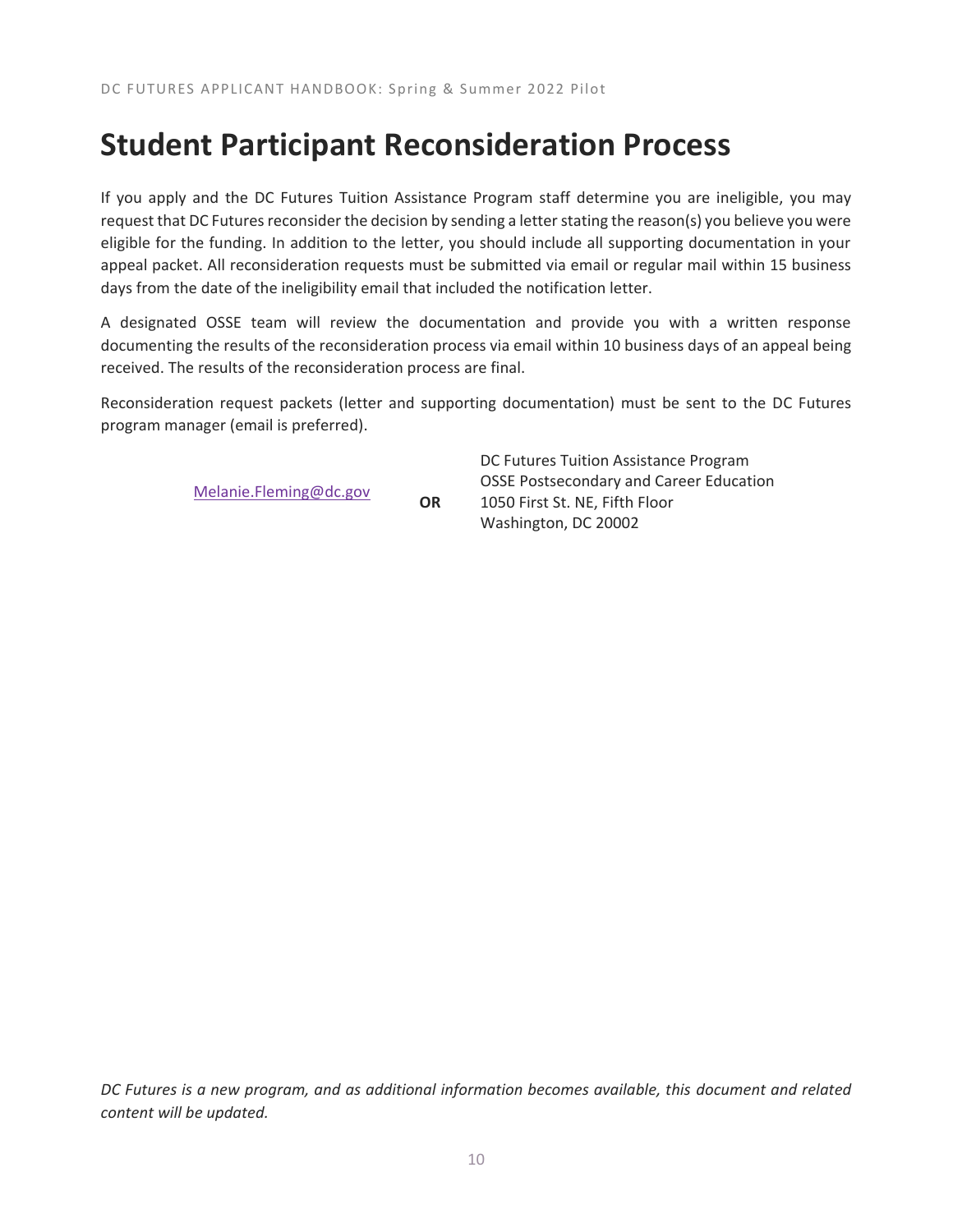# <span id="page-12-0"></span>**Appendix A: Questions & Answers**

### **Can I get money from the DC Tuition Assistance Grant (DCTAG), Mayor's Scholars Undergraduate Program, and DC Futures?**

Yes, if you meet the eligbility criteria and funds are available for all three programs, you are able to receive awards from all three programs.

### **Do I have to have a coach? Can I choose my coach? What if I already have a coach? What if my coach is not responding to me (complaints)?**

If you choose to participate in DC Futures you are required to have a college coach. You will be assigned a coach from a designated DC Futures College Coaching provider. If you experience issues or concerns with coaching providers, you should reach out to Christina Beal a[t Christina.Beal@dc.gov.](mailto:Christina.Beal@dc.gov)

If you already have a coach through another college coaching program you should reach out to your designated DC College Coaching provider to see if you qualify for an exemption to participate in that coaching program rather than designated DC Futures College Coaching.

### **I just graduated from high school, and I do not have a major yet. Can I get this scholarship? Do I have to pay the money back if I change my major?**

DC Futures is designed to support participants pursuing high-demand careers. Because of this focus the program only provides support for participants in certain majors. If you have not declared a major on the DC Futures approved list then you would not be eligible for funding. Reach out to your university regarding rules and requirements for declaring your major.

#### **Do I really need to reapply again in Feb. if I want funding for the 2022-23 school year?**

Yes, continued support requires application updates annually to verify you are still eligible. Because the pilot application is only for part of the school year the gap between applications is short this year.

#### **Does participating in the pilot program count against max annual or total awards?**

Pilot porgam participation does count against *lifetime award limits*. Because funding was only available for part of the academic year, 2022 pilot participation will not count as a year against your *program time limit*.

#### **If I don't need the full scholarship amount for tuition and fees, will I receive a refund check?**

No, because the scholarship component of the DC Futures program is a last dollar award you will not receive an overage check.

#### **Can you help with books, parking, etc.? Can you buy me a computer?**

DC Futures scholarship funds can only be used for tuition and required fees. Your coaching stipend can be used for other educational expenses as needed.

#### **I am returning to college, what supports are there for adult learners?**

Designated DC Futures College Coaching providers have been selected to best serve a range of student needs, including those of adult learners. If you are found eligible for this program please reach out to your DC Futures College Coaching provider to support you on your postsecondary journey.

If you have questions or need support completing the application, please reach out our DC Futures staff to help you through that process [\(Melanie.Fleming@dc.gov\)](mailto:Melanie.Fleming@dc.gov).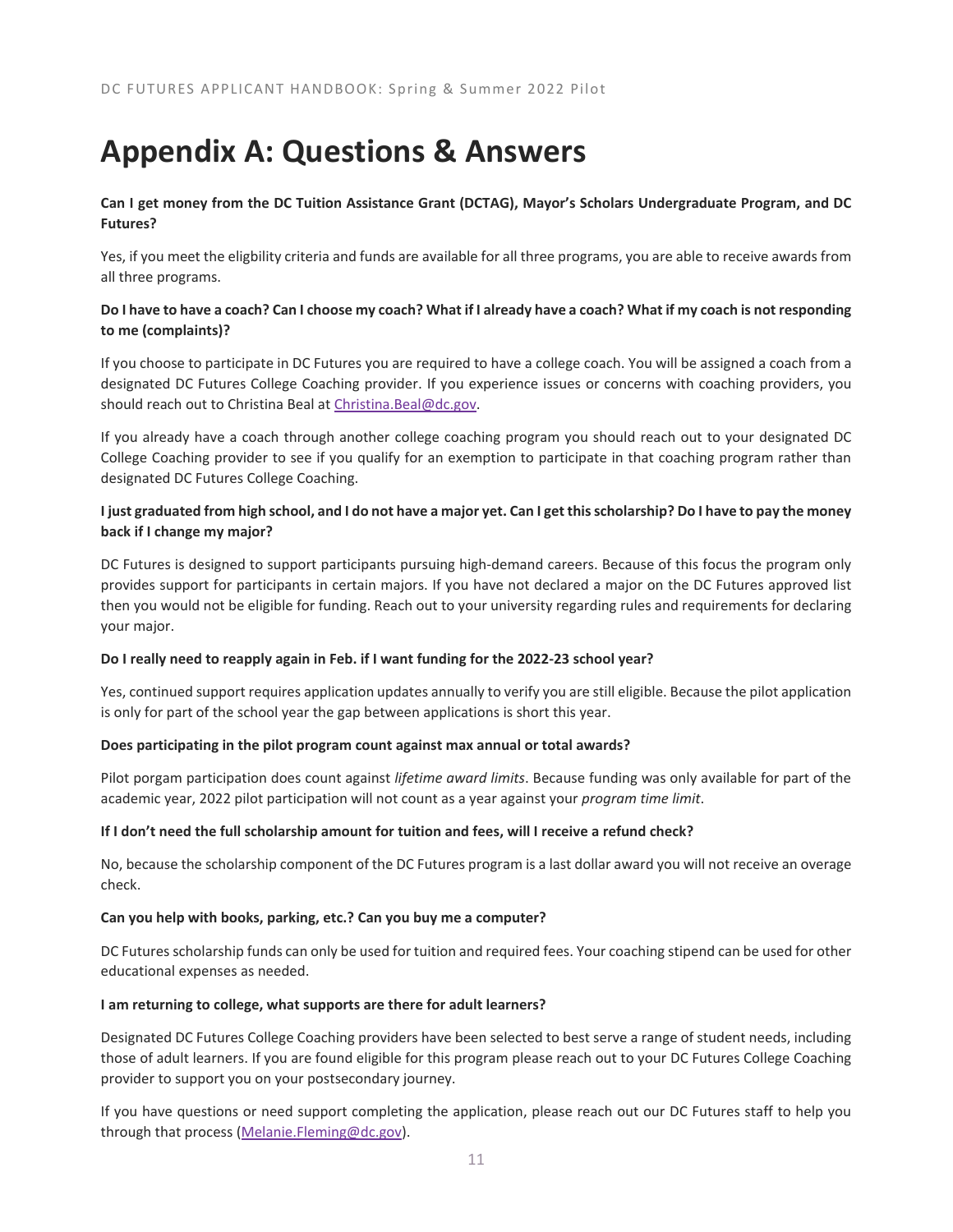# <span id="page-13-0"></span>**Appendix B: Approved Majors (by University)**

| <b>Catholic University of America</b>         |                 |                                                 |
|-----------------------------------------------|-----------------|-------------------------------------------------|
| Program Name                                  | Degree Type     | <b>High Demand Field</b>                        |
| Accounting                                    | B.S.            | Finance                                         |
| Architectural Studies                         | B.A.            | Architecture & Construction                     |
| Architecture                                  | B.S.            | Architecture & Construction                     |
| Architecture and Civil Engineering            | B.S./B.C.E.     | Architecture & Construction                     |
| Biochemistry                                  | B.S./B.A.       | <b>STEM</b>                                     |
| Biology                                       | B.S./B.A.       | <b>STEM</b>                                     |
| <b>Biomedical Engineering</b>                 | <b>B.B.E.</b>   | <b>STEM</b>                                     |
| <b>Business and Public Policy</b>             | <b>B.S.B.A.</b> | <b>Business Management &amp; Administration</b> |
| <b>Business and Society</b>                   | <b>B.S.B.A.</b> | <b>Business Management &amp; Administration</b> |
| <b>Chemical Physics</b>                       | B.S.            | <b>STEM</b>                                     |
| Chemistry                                     | B.S.            | <b>STEM</b>                                     |
| <b>Civil Engineering</b>                      | B.C.E.          | <b>STEM</b>                                     |
| <b>Computer Science</b>                       | B.S.            | <b>Information Technology</b>                   |
| Criminology                                   | B.A.            | Law, Public Safety, Corrections & Security      |
| Data Analytics for Business                   | <b>B.S.B.A.</b> | <b>Business Management &amp; Administration</b> |
| Early Childhood Education                     | B.A.            | <b>Education &amp; Training</b>                 |
| <b>Early Childhood Education</b>              | A.A.            | <b>Education &amp; Training</b>                 |
| Economics                                     | B.S./B.A.       | Finance                                         |
| <b>Education Studies</b>                      | B.A.            | <b>Education &amp; Training</b>                 |
| <b>Electrical Engineering</b>                 | B.E.            | <b>STEM</b>                                     |
| <b>Elementary Education</b>                   | <b>B.A.</b>     | <b>Education &amp; Training</b>                 |
| Entrepreneurship                              | <b>B.S.B.A.</b> | <b>Business Management &amp; Administration</b> |
| <b>Environmental Chemistry</b>                | B.S.            | <b>STEM</b>                                     |
| Finance                                       | <b>B.S.B.A.</b> | Finance                                         |
| HR Management                                 | <b>B.S.B.A.</b> | <b>Business Management &amp; Administration</b> |
| <b>Human Services</b>                         | B.A.            | <b>Human Services</b>                           |
| <b>Human Services Administration</b>          | A.S.            | <b>Human Services</b>                           |
| <b>Information Technology</b>                 | B.A.IT          | <b>Information Technology</b>                   |
| <b>Information Technology</b>                 | A.S.            | <b>Information Technology</b>                   |
| Interdisciplinary Studies (Social Work Major) | B.A.IS          | <b>Human Services</b>                           |
| <b>International Business</b>                 | <b>B.S.B.A.</b> | <b>Business Management &amp; Administration</b> |
| International Economics and Finance -         | B.S.            | Finance                                         |
| Honors                                        |                 |                                                 |
| Management                                    | B.A.            | <b>Business Management &amp; Administration</b> |
| Management                                    | A.A.            | <b>Business Management &amp; Administration</b> |
| <b>Managerial Accounting</b>                  | B.S.B.A.        | Finance                                         |
| Marketing                                     | B.S.B.A.        | <b>Business Management &amp; Administration</b> |
| <b>Mathematical Finance</b>                   | B.S.            | Finance                                         |
| Mathematics                                   | B.S./B.A.       | <b>STEM</b>                                     |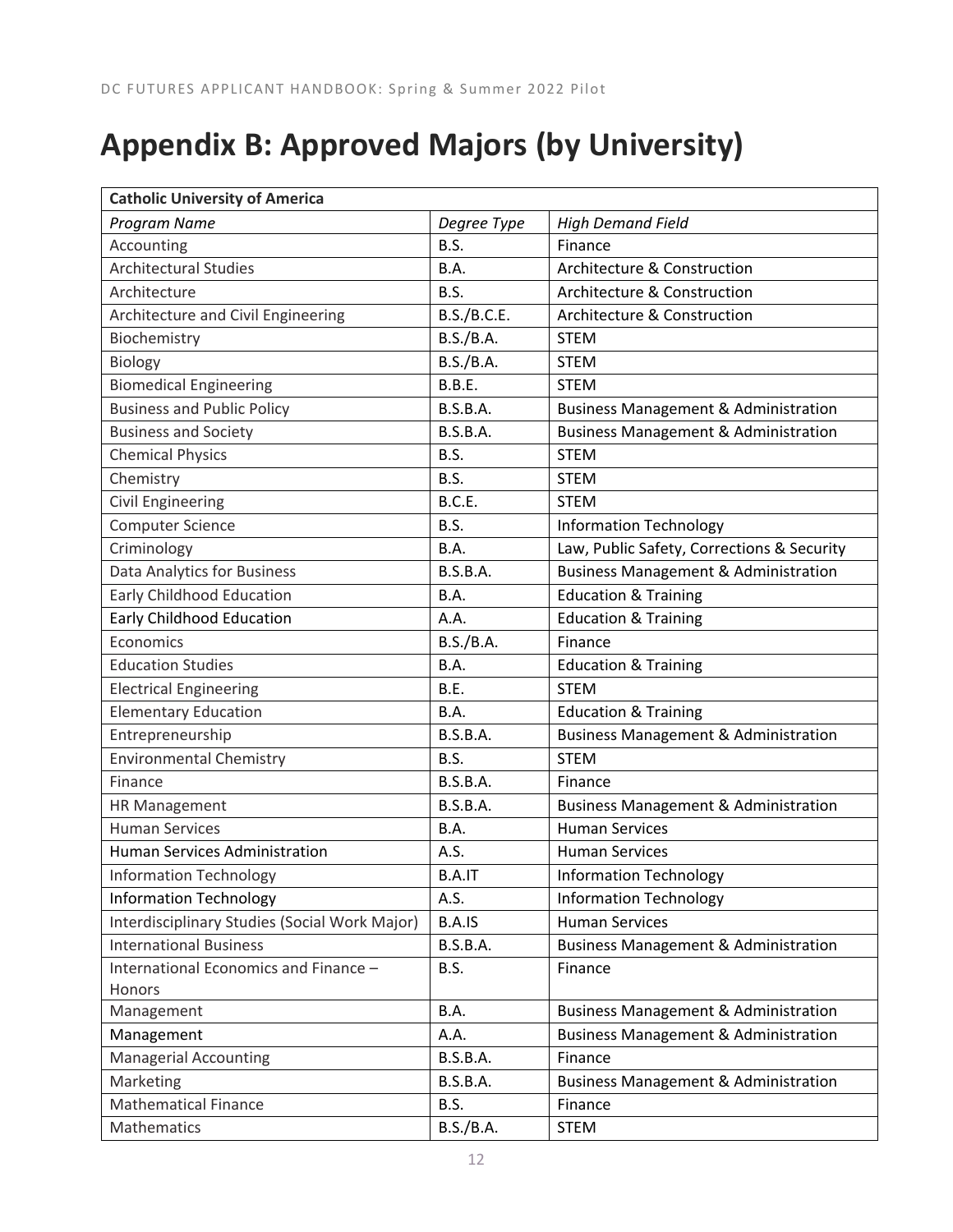| <b>Mathematics and Physics</b>         | B.S.            | <b>STEM</b>                                     |
|----------------------------------------|-----------------|-------------------------------------------------|
| <b>Mechanical Engineering</b>          | <b>B.M.E.</b>   | <b>STEM</b>                                     |
| Media and Communication Studies (B.A.) | B.A.            | A/V Technology & Communications                 |
| <b>Music Education</b>                 | B.M.            | <b>Education &amp; Training</b>                 |
| Not-for-Profit Management              | <b>B.S.B.A.</b> | <b>Business Management &amp; Administration</b> |
| <b>Nursing</b>                         | <b>B.S.N.</b>   | <b>Health Science</b>                           |
| <b>Operations Management</b>           | <b>B.S.B.A.</b> | <b>Business Management &amp; Administration</b> |
| Paralegal Studies                      | A.A.            | Law, Public Safety, Corrections & Security      |
| Philosophy Pre-Law                     | B.A./Ph.B.      | Law, Public Safety, Corrections & Security      |
| Physics                                | <b>B.S.</b>     | <b>STEM</b>                                     |
| Politics                               | B.A.            | Law, Public Safety, Corrections & Security      |
| Psychological and Brain Sciences       | B.S.            | <b>Health Science</b>                           |
| Psychology                             | B.A.            | <b>Health Science</b>                           |
| Sales                                  | <b>B.S.B.A.</b> | <b>Business Management &amp; Administration</b> |
| Secondary Education                    | <b>B.A.</b>     | <b>Education &amp; Training</b>                 |
| Social Work                            | <b>B.S.W.</b>   | <b>Human Services</b>                           |
| <b>Technology Management</b>           | <b>B.S.B.A.</b> | <b>STEM</b>                                     |

| <b>Trinity Washington University</b>      |                |                                                 |
|-------------------------------------------|----------------|-------------------------------------------------|
| Program Name                              | Degree Type    | <b>High Demand Field</b>                        |
| Accounting                                | B.S.           | Finance                                         |
| Biochemistry                              | B.S.           | <b>STEM</b>                                     |
| Biology                                   | B.S.           | <b>STEM</b>                                     |
| <b>Business Administration</b>            | B.A.           | <b>Business Management &amp; Administration</b> |
| <b>Business Administration</b>            | B.S.           | <b>Business Management &amp; Administration</b> |
| <b>Business Administration with Human</b> | B.S.           | <b>Business Management &amp; Administration</b> |
| <b>Resource Management</b>                |                |                                                 |
| Chemistry                                 | B.S.           | <b>STEM</b>                                     |
| Communication                             | B.A.           | A/V Technology & Communications                 |
| <b>Community Education</b>                | <b>B.A.</b>    | <b>Education &amp; Training</b>                 |
| <b>Criminal Justice</b>                   | <b>B.A.</b>    | Law, Public Safety, Corrections & Security      |
| <b>Criminal Justice</b>                   | B.A. (evenings | Law, Public Safety, Corrections & Security      |
|                                           | & weekends)    |                                                 |
| Early Childhood Community Education       | B.A.           | <b>Education &amp; Training</b>                 |
| <b>Early Childhood Education</b>          | <b>B.A.</b>    | <b>Education &amp; Training</b>                 |
| <b>Early Childhood Education</b>          | A.A.           | <b>Education &amp; Training</b>                 |
| <b>Elementary Education</b>               | <b>B.A.</b>    | <b>Education &amp; Training</b>                 |
| <b>Forensic Science</b>                   | B.S.           | <b>STEM</b>                                     |
| <b>Global Affairs</b>                     | B.A.           | Law, Public Safety, Corrections & Security      |
| <b>Health Services</b>                    | B.A.           | <b>Health Science</b>                           |
| <b>Health Services</b>                    | A.A.           | <b>Health Science</b>                           |
| <b>Human Relations</b>                    | B.A.           | <b>Business Management &amp; Administration</b> |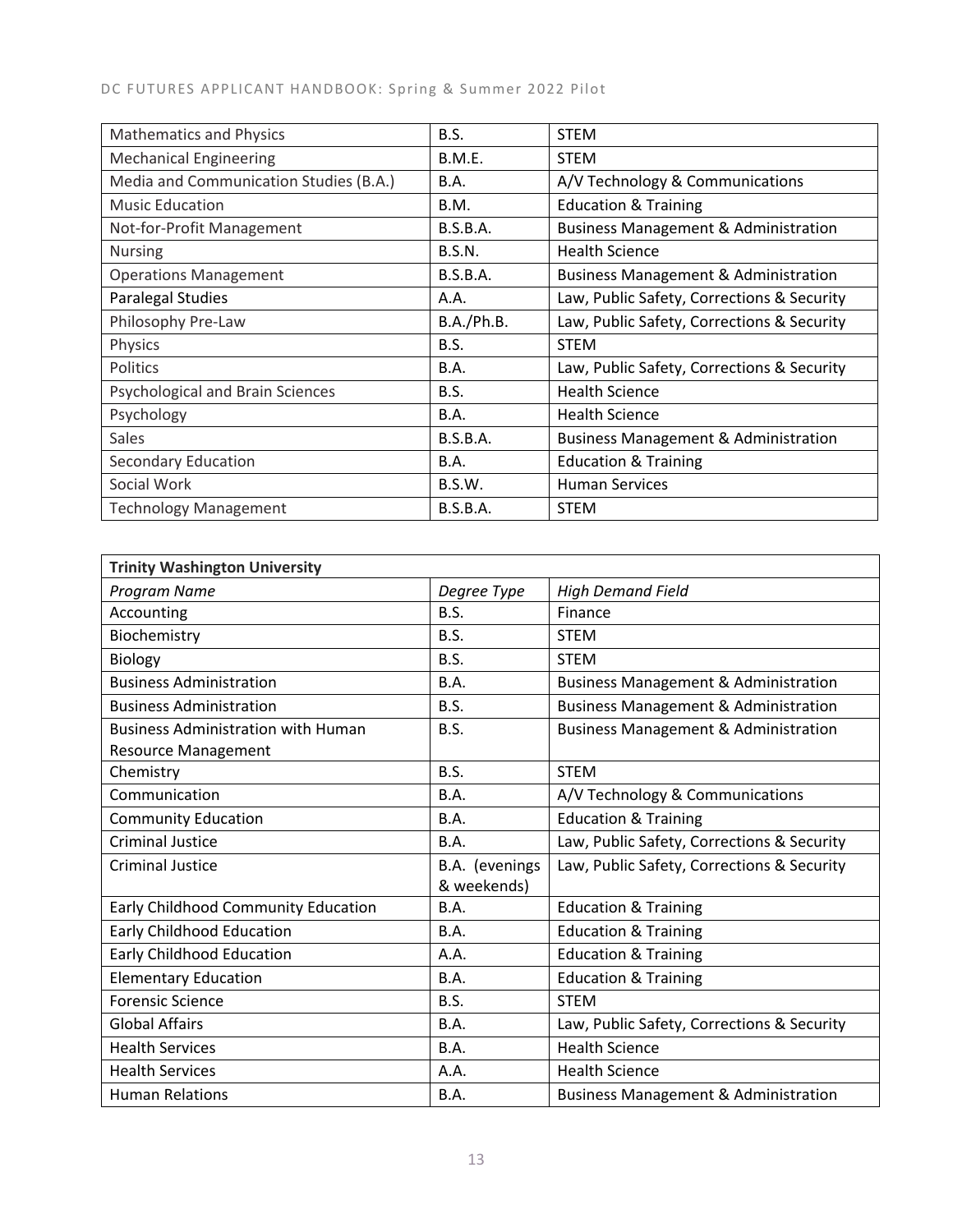### DC FUTURES APPLICANT HANDBOOK: Spring & Summer 2022 Pilot

| <b>Human Relations</b>                | B.A. (evenings<br>& weekend) | <b>Business Management &amp; Administration</b> |
|---------------------------------------|------------------------------|-------------------------------------------------|
| <b>International Affairs</b>          | B.A.                         | Law, Public Safety, Corrections & Security      |
| Journalism and Media Studies          | B.A.                         | A/V Technology & Communications                 |
| <b>Mathematics</b>                    | <b>B.S.</b>                  | <b>STEM</b>                                     |
| <b>Nursing</b>                        | B.S.N.                       | <b>Health Science</b>                           |
| <b>Nursing</b>                        | $R.N.-to-B.S.N.$             | <b>Health Science</b>                           |
| <b>Nursing</b>                        | Second                       | <b>Health Science</b>                           |
|                                       | Degree (B.S.N)               |                                                 |
| <b>Occupational Therapy Assistant</b> | $O.T.A.-B.$                  | <b>Health Science</b>                           |
| <b>Political Science</b>              | B.A.                         | Law, Public Safety, Corrections & Security      |
| Psychology                            | <b>B.A.</b>                  | <b>Health Science</b>                           |
| Psychology                            | B.A. (evenings               | <b>Health Science</b>                           |
|                                       | & weekend)                   |                                                 |

| University of the District of Columbia      |               |                                                 |  |
|---------------------------------------------|---------------|-------------------------------------------------|--|
| Program Name                                | Degree Type   | <b>High Demand Field</b>                        |  |
| Accounting                                  | B.B.A.        | Finance                                         |  |
| <b>Administration of Justice</b>            | B.A.          | Law, Public Safety, Corrections & Security      |  |
| Architecture                                | B.Arch.       | Architecture & Construction                     |  |
| Biology                                     | B.S.          | <b>STEM</b>                                     |  |
| <b>Biomedical Engineering</b>               | B.S.          | <b>STEM</b>                                     |  |
| <b>Business Management</b>                  | B.B.A.        | <b>Business Management &amp; Administration</b> |  |
| <b>Business Management: Conc. Finance</b>   | <b>B.B.A.</b> | <b>Business Management &amp; Administration</b> |  |
| Business Management: Conc. Management       |               |                                                 |  |
| <b>Information Systems</b>                  | B.B.A.        | <b>Business Management &amp; Administration</b> |  |
| <b>Business Management: Conc. Marketing</b> | B.B.A.        | <b>Business Management &amp; Administration</b> |  |
| Chemistry                                   | B.S.          | <b>STEM</b>                                     |  |
| <b>Civil Engineering</b>                    | B.S.          | <b>STEM</b>                                     |  |
| <b>Computer Science</b>                     | B.S.          | <b>Information Technology</b>                   |  |
| Digital Media                               | <b>B.A.</b>   | A/V Technology & Communications                 |  |
| <b>Early Childhood Education</b>            | B.A.          | <b>Education &amp; Training</b>                 |  |
| <b>Electrical Engineering</b>               | B.S.          | <b>STEM</b>                                     |  |
| <b>Elementary Education</b>                 | B.A.          | <b>Education &amp; Training</b>                 |  |
| Health Education: Conc. Public Health       | B.S.          | <b>Health Science</b>                           |  |
| Human Development                           | <b>B.A.</b>   | <b>Health Science</b>                           |  |
| <b>Information Technology</b>               | B.S.          | <b>Information Technology</b>                   |  |
| Mathematics                                 | B.S.          | <b>STEM</b>                                     |  |
| <b>Mechanical Engineering</b>               | B.S.          | <b>STEM</b>                                     |  |
| Nursing RN to BSN                           | B.S.          | <b>Health Science</b>                           |  |
| <b>Nutrition and Dietetics</b>              | B.S.          | <b>Health Science</b>                           |  |
| <b>Political Science</b>                    | B.A.          | Law, Public Safety, Corrections & Security      |  |